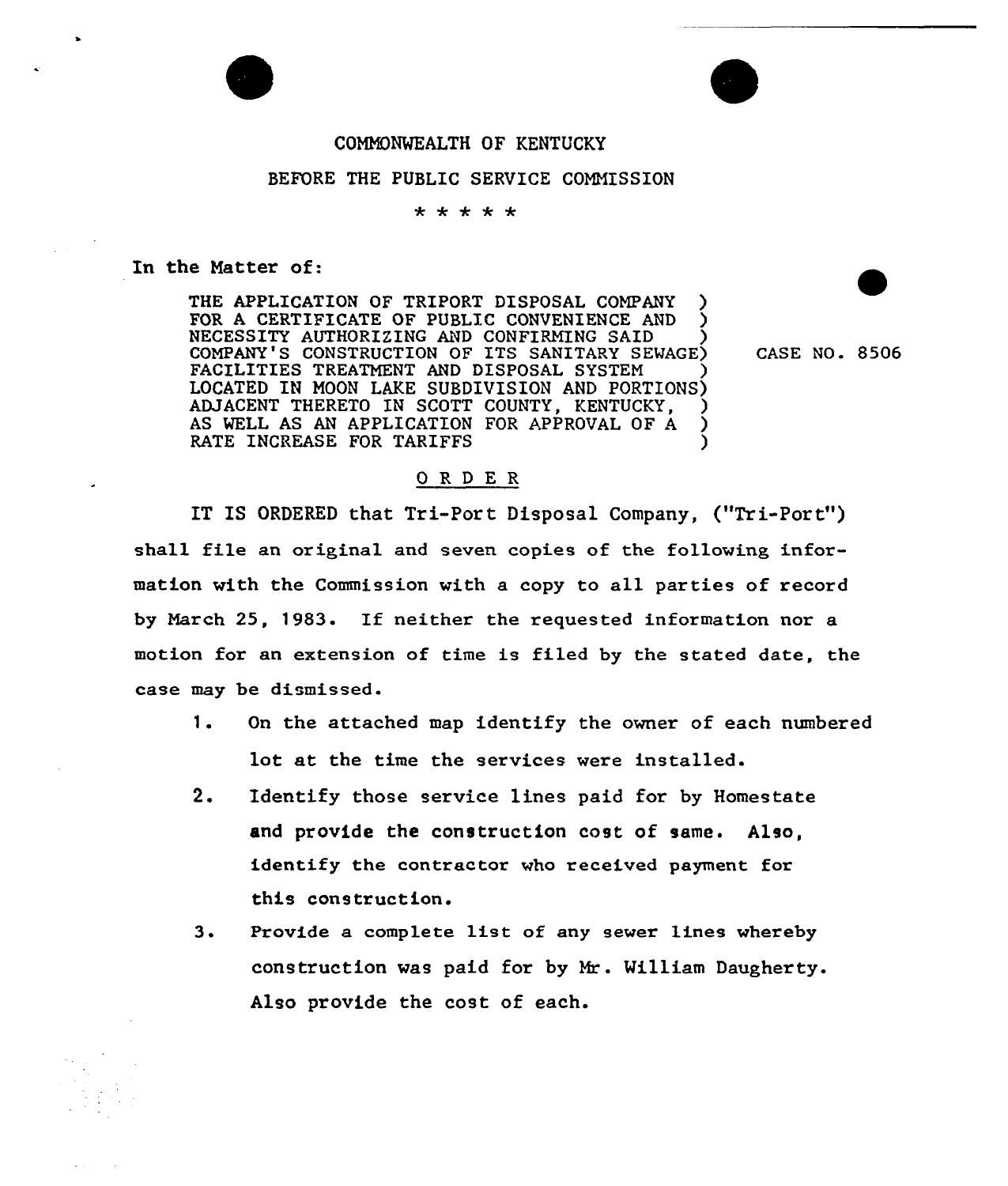

4. Provide information on who is responsible for the maintenance of the sewer collection lines.

- 5. Provide a complete listing of any sewer construction paid for by someone other than Homestate and William Daugherty.
- 6. What is the purpose of the connection fee?
- 7. What services are performed by the inspector that are not included in the connection fee? Please explain in detail.
- 8. Why were there no estimates for inspection fees acquired from soux ces in the immediate vicinity (Georgetown, Kentucky)?
- 9. In your petition for rehearing, you stated that you had no funds with which to acquire the collection lines in the Moon Lake Subdivision. Please provide the cost to acquire these lines and all supporting data used to derive this cost. Also, provide all measures that have been taken to acquire the funds necessary fox the lines.
- 10. Provide a detailed analysis of the contribution in aid of construction of \$56,544 as reported on the balance sheet for the test year ending, February 28, 1982. The analysis should show the name, amount and date of each contribution.
- 11. Provide the total cost of construction of the collection lines and appurtenance to serve the residential customers in the Noon Lake Subdivision, along with documentation.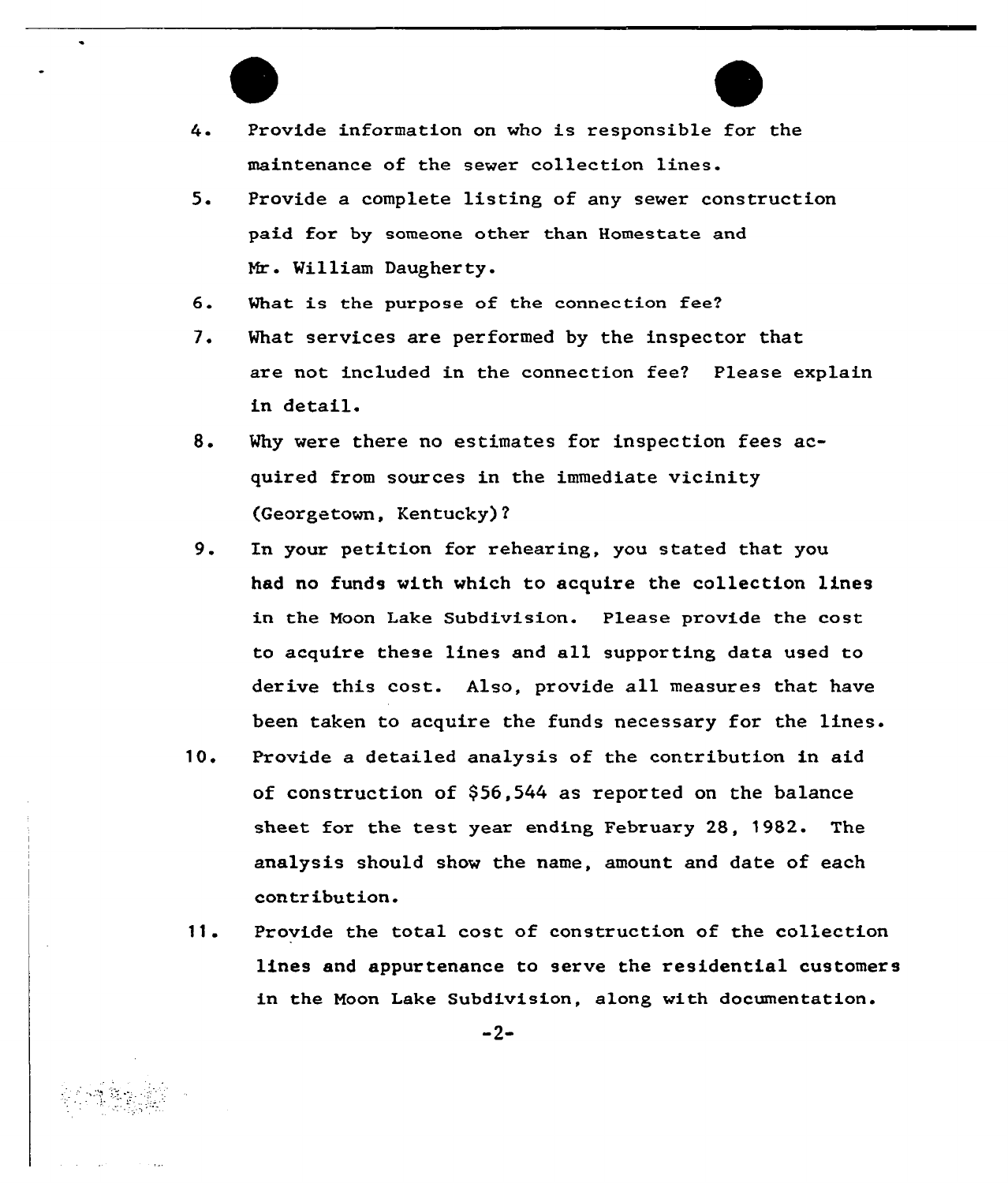

-A&EST:

ecretary

Documentation should be in the form of invoices to support the amount. Provide a breakdown of the total cost of construction in accordance with the Uniform System of Accounts.

12. Provide a detailed breakdown of the utility plant in service for the test year ended of \$197,927. This information was requested in data request and Tri-Port failed to adequately breakdown this account. The breakdown should be in accordance with the Uniform system of Accounts. In addition, the breakdown should show contributed and non-contributed property and facilities owned by Tri-Port.

Done at Frankfort, Kentucky, this 15th day of March, 1983. Public Service Commission

Shull Chairman

Vice Charrman ommi ssion